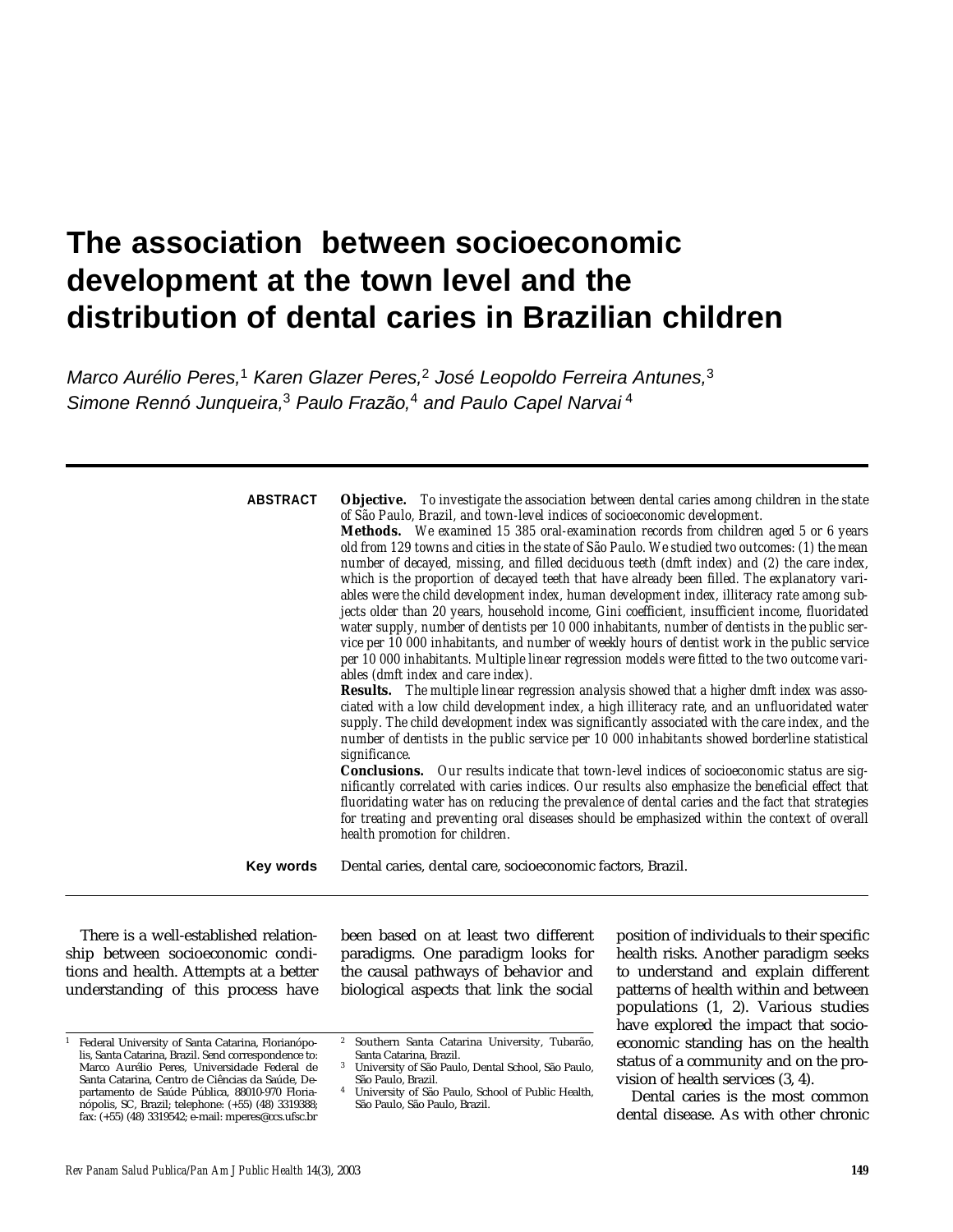diseases, a population-level association between socioeconomic development and dental caries has been found in comparisons made between countries and in comparisons within individual countries. Lalloo et al. (5) showed a relationship between a low human development index (a composite measurement assembling indicators of instructional levels, income, and health status of a community) and high levels of dental caries as measured by the DMFT index at 12 years of age in several countries (the upper-case "DMFT" form indicates the measurement of decayed, missing, and filled permanent teeth, while the lower-case "dmft" form is for deciduous teeth).

The same association between dental caries and socioeconomic status has been seen in both developed and developing countries. In the United Kingdom, for example, regional differences have been found in the proportions of 6-year-old children with active tooth decay (6). In Northern Ireland, 64% of the children had dental caries, compared with 59% in Wales, 55% in Scotland, 41% in England, and 44% in the United Kingdom overall. Regional differences in children's dental caries have also been identified within England (7). At most ages, children in North England had the highest number of decayed, missing, or filled teeth of any region of England.

Studies in Brazil have highlighted the role of socioeconomic development in dental caries. Moyses (8) found a significant correlation between low human development index values and high mean DMFT for 12 year-old schoolchildren in 26 Brazilian states. Pattussi et al. (9) investigated the links that social deprivation and social cohesion had with dental caries in schoolchildren 6 to 12 years old in the Federal District of Brazil. They found a strong positive correlation between levels of dental caries and the Gini coefficient. (The Gini coefficient is a measurement used to gauge the concentration of different variables, mainly income, mortality, and the distribution of health services (10,

11). Values of the Gini coefficient range from "0" (uniform distribution) to a theoretic value of "1" (maximum inequality)). In the Federal District, that association between dental caries and the Gini coefficient explained 49% of the dental caries prevalence and 31% of the dental caries severity.

Better oral health status, including a lower prevalence of dental caries, was found in more cohesive neighborhoods of Curitiba, a large city in southern Brazil, in assessments using both individual and area-based measures (12). The metropolis of São Paulo, which is located in the Brazilian state of the same name, is the country's largest and wealthiest urban area. Antunes et al. (13) applied spatial data analysis in that city to explore hypotheses of ecological association between schoolchildren's indices of dental caries and indicators of socioeconomic development. Those researchers found that schoolchildren living in more affluent districts were less affected by dental caries and had fewer dental treatment needs than did children living in deprived areas. At the spatial level, items that were significantly correlated with variables measuring children's caries experience included average family income, the unemployment rate, household overcrowding, and an index of inequality of income distribution. Several studies support the use of areabased measures to assess health status and to improve the formulation of socially appropriate health policies  $(14-16)$ .

The purpose of this study was to investigate the association that townlevel indices of socioeconomic development had with outcomes for the oral health status of children who were 5 or 6 years old and living in the state of São Paulo. We especially wanted to investigate which dimensions of socioeconomic development best correlated with town-level variations in dental outcomes, in order to help develop information that could guide the planning of socially appropriate dental care programs.

## **METHODS**

From August to December 1998, the São Paulo State Health Secretariat *(Secretaria de Estado da Saúde de São Paulo)* performed an epidemiological survey of oral health in the state of São Paulo, Brazil (17), following international standards established by the World Health Organization (18). A total of 87 918 persons were examined: schoolchildren 5 to 12 years old, youths 18 years old, adults 35 to 44 years old, and elderly people 65 to 74 years old. The examination covered dental caries, treatment needs, dental prostheses, periodontosis, fluorosis, and occlusion disorders. The multistage sampling design was planned to be representative of the entire state and of each of the participating towns for the estimation of caries prevalence in deciduous teeth among schoolchildren 5 or 6 years old and in permanent teeth among schoolchildren 12 years old. The sponsoring institutions made the survey files available for public consultation. We examined 15 385 oral examination records related to 5- or 6 year-old children and assessed their indices of dental caries and restorative dental treatment. We estimated the following indices of oral health status at the town level: (1) the dmft, corresponding to the average number of decayed, missing, and filled deciduous teeth; and (2) the care index, an indicator proposed by Walsh (19) for comparative studies addressing dental programs, which is the ratio between the number of filled teeth and the overall dmft index, and which is scaled as a percentage. The mean dmft index and the care index were the outcomes used in this study. We gathered complementary information on oral health status, including the proportions of caries-free children (i.e., dmft =  $0$ ), and of "high-caries" children (i.e., dmft  $\geq 4$ ).

The survey covered 129 towns and cities: 65 with fewer than 10 000 inhabitants; 39 with a population between 10 000 and 50 000 inhabitants; and 25 with more than 50 000 inhabitants, including the city of São Paulo. The as-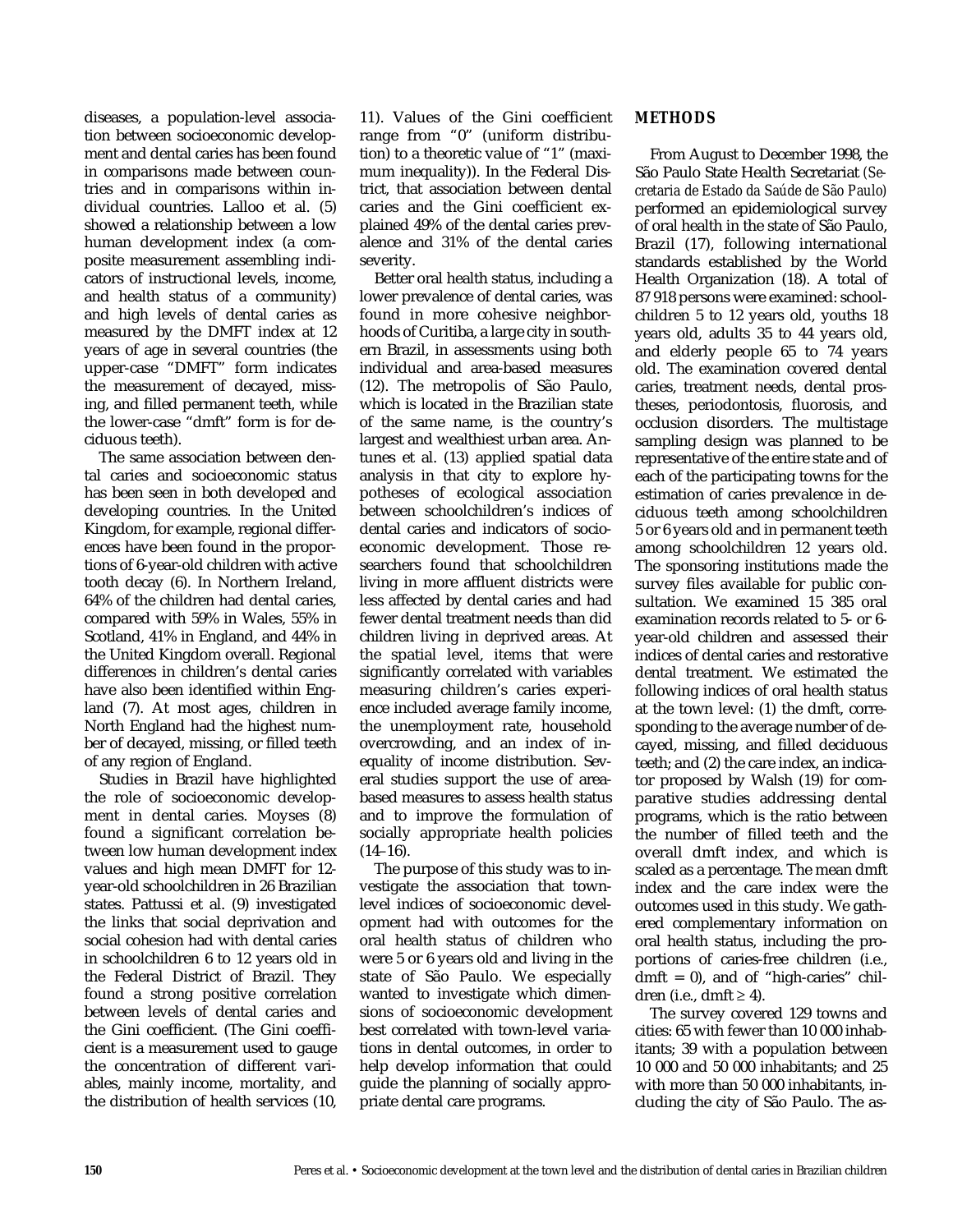sessment of fluoride in the municipal water supply systems used a dummy variable. That dummy variable differentiated between the 78 towns or cities with optimally fluoridated tap water and the 51 that did not have optimally fluoridated tap water, as reported by local health officials. (Narvai (20) has described the history of water fluoridation in Brazil as well as the quality control procedures that are now used to monitor fluoride levels in water supply systems.)

Brazil's 1991 census provided us with primary information to estimate the following town-level indicators of socioeconomic status: (1) per capita household income, which we calculated using a Brazilian standard for the measurement of income, the "minimum wage"; the minimum wage is set for the entire country (without regional variation) by the national Government, and while varying in recent years, it has generally been lower than US\$ 100 per month; (2) "insufficient income," as defined by the Brazilian division of the United Nations Development Program (21), refers to the proportion of the population with a per capita household income less than half the minimum wage level; (3) the Gini coefficient, which we calculated in order to gauge the concentration of income at the town level; and (4) the illiteracy rate among individuals older than 20 years.

We also obtained from the Brazilian divisions of the United Nations Development Program and the United Nations Children's Fund information about the human development index (HDI) (21) and the child development index (CDI) (22). Both these indices were calculated by these agencies with primary information provided by the census and by Governmental health services agencies. The CDI is a composite measurement summarizing information about income, educational level, and child health. Both the HDI and the CDI range theoretically from 0 to 1, with higher values indicating better conditions.

Official data for 1997 from the Information System on Ambulatory Data of the Unified Health System of Brazil *(Sistema de Informações Ambulatoriais do Sistema Único de Saúde)* (23) provided us quantitative information to estimate the effectiveness of community dental health initiatives. This townlevel information made it possible to estimate the number of dentists in the public service per 10 000 inhabitants as well as the number of weekly hours of dentist work in the public dental service per 10 000 inhabitants. We also estimated the total number of dentists per 10 000 inhabitants in each town, according to information for 1998 supplied by the Brazilian Federal Dentistry Council *(Conselho Federal de Odontologia)*.

We performed the statistical analysis using SPSS 8.0 software (SPSS Inc., Chicago, Illinois, United States of America) (24). For this study we used space as an organizing frame to explore variations in dental health status in the different towns. Our aim was to express single general relationships between aggregate information for the dental health outcomes (the dmft index and the care index) and socioeconomic characteristics. The aggregation of variables at the town level complied with the methodology described by Bailey and Gatrell (25) for the analysis of area data. For the classification of oral health indices we applied Kmeans cluster analysis (26). We also used ordinary least squares regression analysis (27) to appraise the association that figures of oral health (the dmft index and the care index) had with the provision of dental care (the total number of dentists per 10 000 inhabitants, the number of dentists in the public service and their number of weekly hours of work per 10 000 inhabitants) and with socioeconomic status.

Prior to the regression analysis, we performed the following control of variables: (1) the Kolmogorov-Smirnov test (28) to determine whether the distribution of the variables could be considered normal, (2) the Kendall-Stuart and Goldfeld-Quandt tests (29) to estimate heteroscedasticity in the distribution of these variables, and (3) the Box-Cox power transformations (26) to correct heteroscedasticity and nonnormality of distribution of the variables, which could prevent the application of regression analysis.

In addition, multiple regression models were fitted to the two outcome variables (dmft index and the care index) and explanatory variables related to municipal socioeconomic development indicators (CDI, HDI, illiteracy rate among individuals older than 20 years, household income, Gini coefficient, insufficient income), fluoridated water supply, and the provision of dental services (the total number of dentists per 10 000 inhabitants and the number of dentists in the public service and their number of weekly hours of work per 10 000 inhabitants).

Theoretically, we assumed two levels of determinants for the outcomes studied. The first is the macrosocial level, represented by indicators of socioeconomic development. The second level consists of variables relating to the provision of dental services and the supply of fluoridated water. Addressing the influence of the first level on the second level, the multiple linear regression analysis used a forward stepwise procedure to include or exclude explanatory variables in the fitting of models. Explanatory variables presenting a *P* value  $\leq 0.20$  in the assessment of correlation with each outcome were included in the fitting of the model. Explanatory variables were selected for the final models only if they had a  $P$  value  $\leq 0.05$  after adjustment for variables from the same or prior levels of determinants.

## **RESULTS**

Table 1 summarizes the K-means cluster analysis of the dmft index. We identified four clusters of increasing values of caries prevalence in deciduous teeth. The dmft index presented a significant negative town-level correlation with the proportion of cariesfree children and a positive town-level correlation with the proportion of children with four or more teeth affected by caries. In general, towns or cities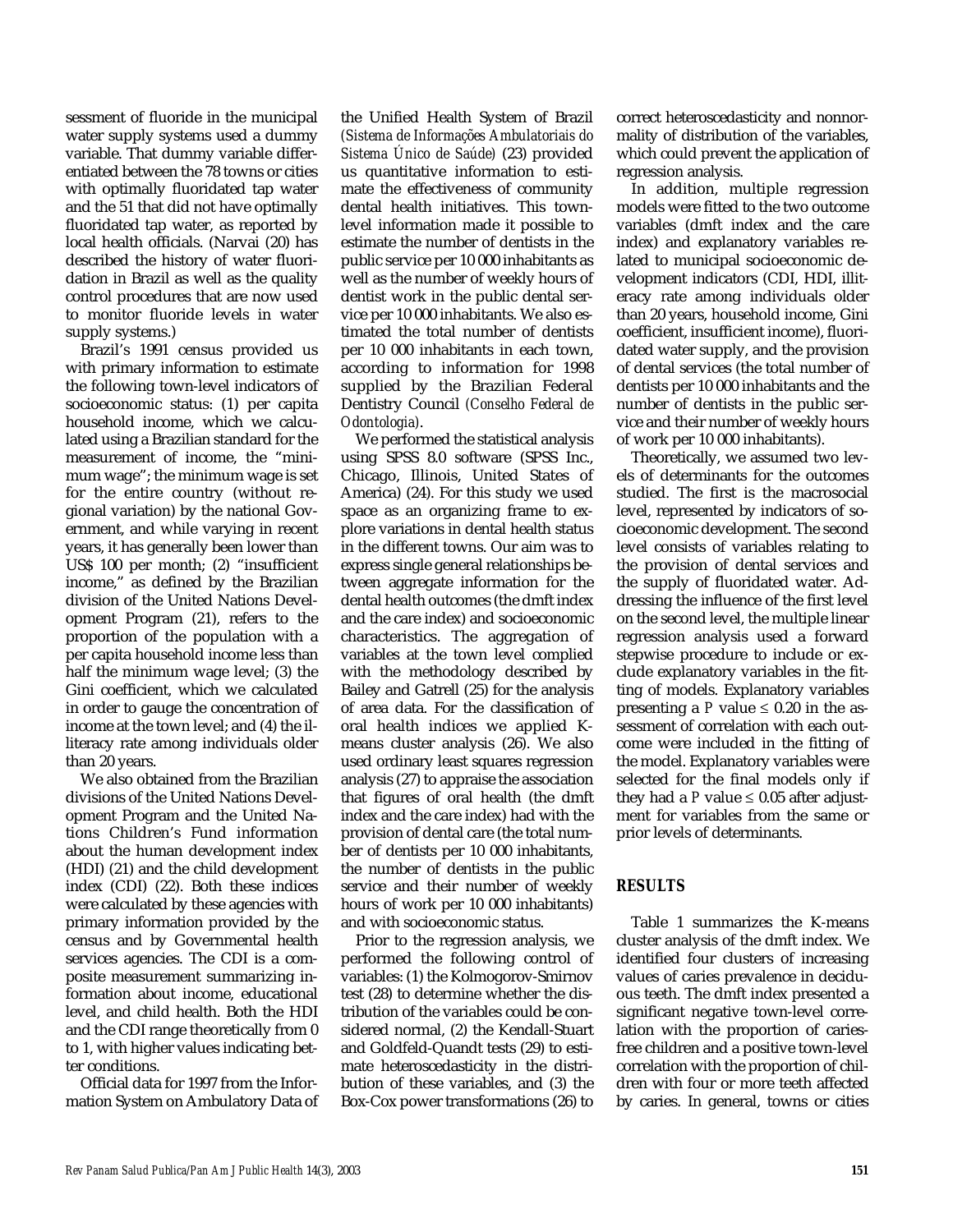| TABLE 1. K-means cluster analysis of the decayed, missing, and filled deciduous teeth (dmft index) for 5- and 6-year-old schoolchildren in |  |  |
|--------------------------------------------------------------------------------------------------------------------------------------------|--|--|
| towns and cities in the state of São Paulo, Brazil, 1998                                                                                   |  |  |

|                                                        | Cluster 1 | Cluster <sub>2</sub> | Cluster 3 | Cluster 4 | City-level<br>correlation<br>coefficient | $P$ value |
|--------------------------------------------------------|-----------|----------------------|-----------|-----------|------------------------------------------|-----------|
| dmft index                                             |           |                      |           |           |                                          |           |
| Mean                                                   | 2.13      | 3.05                 | 4.21      | 5.63      | N <sub>Aa</sub>                          | <b>NA</b> |
| Standard deviation                                     | 0.28      | 0.29                 | 0.36      | 0.60      | <b>NA</b>                                | <b>NA</b> |
| Number of towns                                        | 33        | 44                   | 34        | 18        | <b>NA</b>                                | <b>NA</b> |
| City-level mean figures for oral health status         |           |                      |           |           |                                          |           |
| care index                                             | 37.9%     | 28.4%                | 27.6%     | 19.4%     | $-0.323$                                 | < 0.001   |
| Proportion of caries-free children                     | 46.2%     | 34.8%                | 23.2%     | 15.2%     | $-0.929$                                 | < 0.001   |
| High-caries children                                   | 25.9%     | 37.8%                | 51.1%     | 63.9%     | 0.975                                    | < 0.001   |
| City-level mean figures for the dental service profile |           |                      |           |           |                                          |           |
| Dentists per 10 000 inhabitants                        | 12.62     | 8.53                 | 6.73      | 6.12      | $-0.334$                                 | < 0.001   |
| Dentists in the public service per                     |           |                      |           |           |                                          |           |
| 10 000 inhabitants                                     | 3.10      | 4.67                 | 3.94      | 5.39      | 0.192                                    | 0.052     |
| Weekly hours of dentist work in the public service     |           |                      |           |           |                                          |           |
| per 10 000 inhabitants                                 | 74.55     | 118.42               | 109.08    | 119.35    | 0.149                                    | 0.103     |
| City-level mean figures of socioeconomic development   |           |                      |           |           |                                          |           |
| indicators                                             |           |                      |           |           |                                          |           |
| Illiteracy rate (above 20 yr old)                      | 13.8%     | 18.8%                | 20.9%     | 22.1%     | 0.433                                    | < 0.001   |
| Human development index                                | 0.757     | 0.668                | 0.556     | 0.395     | $-0.473$                                 | < 0.001   |
| Child development index                                | 0.646     | 0.601                | 0.560     | 0.525     | $-0.494$                                 | < 0.001   |
| Household income (number of "minimum wages"            |           |                      |           |           |                                          |           |
| per capita)                                            | 1.60      | 1.31                 | 1.20      | 0.96      | $-0.378$                                 | < 0.001   |
| Gini coefficient                                       | 0.572     | 0.597                | 0.572     | 0.613     | 0.147                                    | 0.131     |
| Insufficient income                                    | 23.5%     | 33.4%                | 30.6%     | 47.8%     | 0.368                                    | < 0.001   |

 $a$  NA = not applicable.

with higher levels of caries prevalence also had higher figures for insufficient income and illiteracy in adults, lower household income, a lower HDI, and a lower CDI. The dmft was not associated with the Gini coefficient. As the number of dentists per 10 000 inhabitants in the private sector tends to be higher in towns with better socioeconomic status, this indicator correlated negatively with the dmft index at the town level. Therefore, towns with lower caries prevalence tended to have a higher proportion of dental care provided by private dentists. In contrast, there were mild positive correlations between the dmft index and both measures assessing dental work in the public service. These results indicate some effectiveness in the reform of Brazil's public health system during the 1990s, which set up the public dental service in the country and then promoted initiatives on oral health education and also increased the provision of free dental care and preventive dental treatment.

Table 2 presents the results of simple and multiple linear regression analysis for the dmft and the covariates that assess socioeconomic development and the profile of water and dental services. All the indices of socioeconomic development except the Gini coefficient were significantly associated with the dmft index in the unadjusted analysis. Among the second set of variables, water fluoridation and the number of dentists per 10 000 inhabitants were significantly associated with the dmft, while dentists in the public service showed a borderline association  $(P = 0.06)$ . Most of the socioeconomic variables were excluded from the multivariate analysis after adjustment for the remaining variables at the first level of determination (indices of socioeconomic development), with only the CDI and the illiteracy rate among persons older than 20 years continuing to be associated with the dmft index. The CDI and the illiteracy rate among individuals older than 20 years explained 49% of the town-level dmft variation.

Table 3 summarizes the K-means cluster analysis for the care index. We found a better profile of restorative dental treatment in towns with lower levels of caries prevalence as measured by the dmft, the proportion of caries-free children, and the proportion of children with 4 or more teeth affected by caries ("high-caries children"). These towns also had higher income levels, higher HDI values, higher CDI values, less illiteracy among adults, and lower levels of insufficient income. The care index was not associated with the Gini coefficient at the town level. As the number of dentists per 10 000 inhabitants in the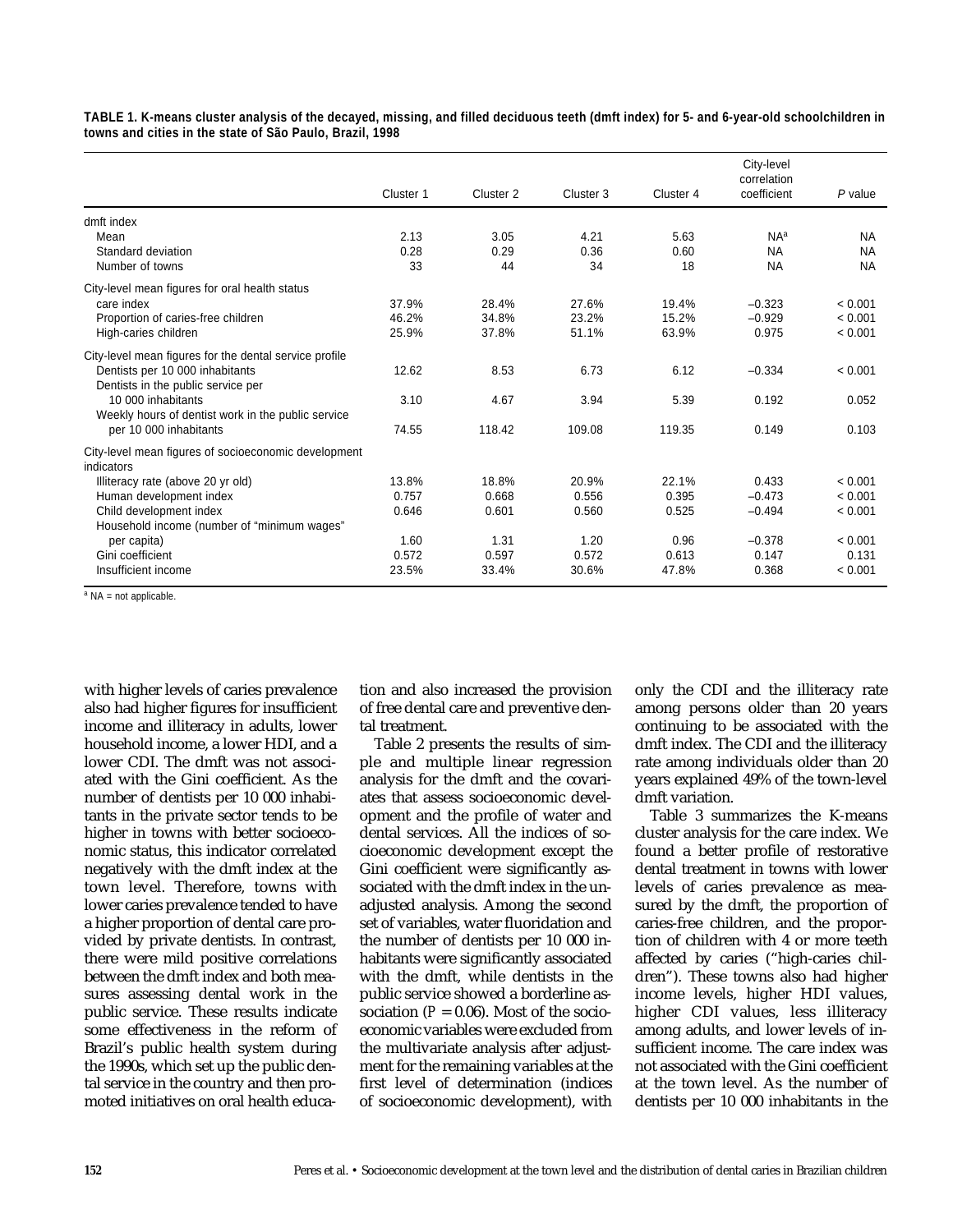**TABLE 2. Simple and multiple regression analysis of municipal socioeconomic development indicators and water and dental services profile for 5- and 6-year-old schoolchildren's decayed, missing, and filled deciduous teeth (dmft index) in towns and cities in the state of São Paulo, Brazil, 1998** 

| Variable                              | Unadjusted regression<br>coefficient (95% CI) <sup>a</sup> | P      | $R^{2b}$ | Adjusted regression<br>coefficient (95% CI) | P      | $R^2$             |
|---------------------------------------|------------------------------------------------------------|--------|----------|---------------------------------------------|--------|-------------------|
| Socioeconomic development indicators  |                                                            |        |          |                                             |        | 0.49              |
| Child development index               | $-7.08$ $(-9.26, -4.90)$                                   | < 0.01 | 0.25     | $-4.22$ ( $-7.21$ , $-1.23$ )               | < 0.01 |                   |
| Illiteracy rate                       | $0.08$ $(0.05, 0.11)$                                      | < 0.01 | 0.19     | 0.04(0.00, 0.08)                            | 0.03   |                   |
| Human development index               | $-5.92$ ( $-8.45, -3.40$ )                                 | < 0.01 | 0.17     | <b>EXCL<sup>c</sup></b>                     |        |                   |
| Household income                      | $-0.81$ ( $-1.19$ , $-0.44$ )                              | < 0.01 | 0.14     | EXCL                                        |        |                   |
| Gini coefficient                      | $4.09(-1.18, 9.36)$                                        | 0.127  | 0.02     | <b>EXCL</b>                                 |        |                   |
| Insufficient income                   | 0.03(0.01, 0.04)                                           | < 0.01 | 0.14     | <b>EXCL</b>                                 |        |                   |
| Water and dental services profile     |                                                            |        |          |                                             |        | 0.64 <sup>d</sup> |
| Fluoridated water supply              | $-1.27$ ( $-1.64$ , $-0.90$ )                              | < 0.01 | 0.27     | $-0.97$ ( $-1.32$ , $-0.62$ )               | < 0.01 |                   |
| Dentists per 10 000 inhabitants       | $-0.06$ ( $-0.09$ , $-0.03$ )                              | < 0.01 | 0.11     | EXCL                                        |        |                   |
| Dentists in the public service per    |                                                            |        |          |                                             |        |                   |
| 10 000 inhabitants                    | $0.84 (-0.02, 1.70)$                                       | 0.06   | 0.04     | EXCL                                        |        |                   |
| Weekly hours of dentist work in the   |                                                            |        |          |                                             |        |                   |
| public service per 10 000 inhabitants | $0.57$ (-0.01, 1.24)                                       | 0.10   | 0.02     | EXCL                                        |        |                   |

<sup>a</sup> 95% CI = 95% confidence interval.

<sup>b</sup> R<sup>2</sup> = coefficient of determination.<br><sup>c</sup> EXCL = excluded because showed *P* > 0.05 in the multiple regression analysis.

<sup>d</sup> Multivariate model including child development index, illiteracy rate, and fluoridated water supply.

#### **TABLE 3. K-means cluster analysis of the care index for 5- and 6-year-old schoolchildren in towns and cities in the state of São Paulo, Brazil, 1998**

|                                                         |           |           |           |           | City-level<br>correlation |           |
|---------------------------------------------------------|-----------|-----------|-----------|-----------|---------------------------|-----------|
|                                                         | Cluster 1 | Cluster 2 | Cluster 3 | Cluster 4 | coefficient               | P value   |
| Care index                                              |           |           |           |           |                           |           |
| Mean                                                    | 11.6%     | 27.0%     | 46.1%     | 67.8%     | NA <sup>a</sup>           | <b>NA</b> |
| Standard deviation                                      | 5.18%     | 5.56%     | 5.36%     | 8.90%     | <b>NA</b>                 | <b>NA</b> |
| Number of towns                                         | 41        | 49        | 30        | 9         | <b>NA</b>                 | <b>NA</b> |
| City-level mean figures for oral health status          |           |           |           |           |                           |           |
| dmft index <sup>b</sup>                                 | 3.96      | 3.43      | 3.02      | 3.08      | $-0.323$                  | < 0.001   |
| Proportion of caries-free children                      | 27.0%     | 31.9%     | 37.0%     | 37.6%     | 0.356                     | < 0.001   |
| High-caries children                                    | 46.9%     | 41.3%     | 37.1%     | 38.7%     | $-0.270$                  | 0.002     |
| City-level mean figures for the dental services profile |           |           |           |           |                           |           |
| Dentists per 10 000 inhabitants                         | 5.60      | 9.56      | 11.40     | 11.94     | 0.427                     | < 0.001   |
| Dentists in the public service per 10 000 inhabitants   | 3.63      | 4.19      | 4.46      | 5.26      | 0.168                     | 0.091     |
| Weekly hours of dentist work in the public service      |           |           |           |           |                           |           |
| per 10 000 inhabitants                                  | 94.64     | 107.50    | 96.96     | 129.31    | 0.043                     | 0.637     |
| City-level mean figures of socioeconomic development    |           |           |           |           |                           |           |
| indicators                                              |           |           |           |           |                           |           |
| Illiteracy rate (above 20 yr old)                       | 21.0%     | 18.4%     | 15.2%     | 15.9%     | $-0.417$                  | < 0.001   |
| Human development index                                 | 0.516     | 0.644     | 0.726     | 0.660     | 0.313                     | < 0.001   |
| Child development index                                 | 0.533     | 0.598     | 0.642     | 0.646     | 0.563                     | < 0.001   |
| Household income (number of "minimum wages"             |           |           |           |           |                           |           |
| per capita)                                             | 1.09      | 1.37      | 1.52      | 1.37      | 0.320                     | 0.001     |
| Gini coefficient                                        | 0.587     | 0.583     | 0.584     | 0.592     | $-0.054$                  | 0.571     |
| Insufficient income                                     | 38.9%     | 30.3%     | 25.8%     | 26.0%     | $-0.373$                  | < 0.001   |

<sup>a</sup> NA = not applicable.<br><sup>b</sup> dmft index = decayed, missing, and filled deciduous teeth.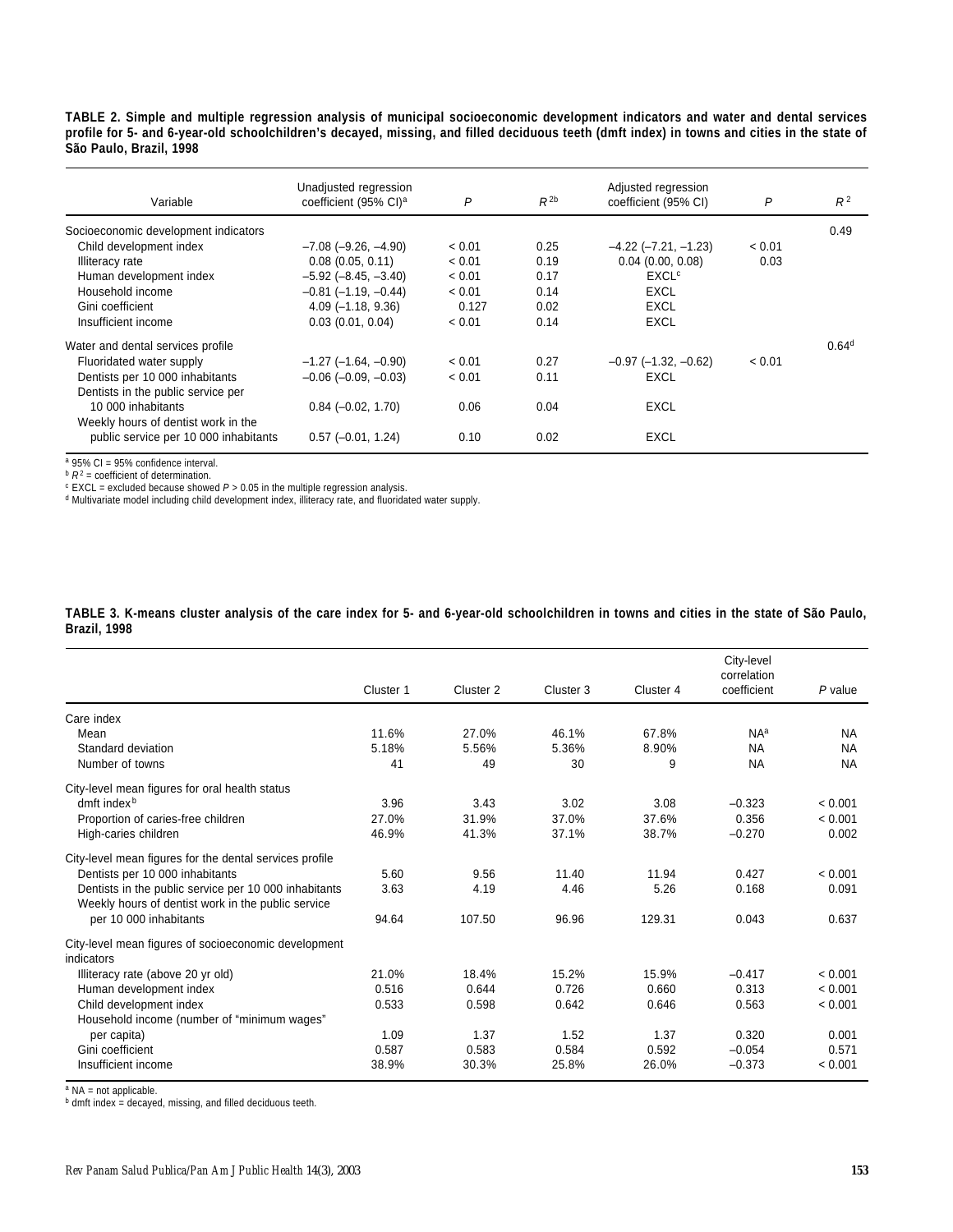| Variable                              | Unadjusted regression<br>coefficient (95% CI) <sup>a</sup> | P      | $R^{2b}$ | Adjusted regression<br>coefficient (95% CI) | P      | $R^2$      |
|---------------------------------------|------------------------------------------------------------|--------|----------|---------------------------------------------|--------|------------|
| Socioeconomic development indicators  |                                                            |        |          |                                             |        | 0.32       |
| Child development index               | 115.4 (85.4, 145.4)                                        | < 0.01 | 0.32     | 115.4 (85.4, 145.4)                         | < 0.01 |            |
| Illiteracy rate                       | $-1.16$ ( $-1.64$ , $-0.68$ )                              | < 0.01 | 0.17     | <b>EXCL<sup>c</sup></b>                     |        |            |
| Human development Index               | 88.8 (49.6, 127.9)                                         | < 0.01 | 0.16     | <b>EXCL</b>                                 |        |            |
| Household income                      | 10.41 (4.48, 16.33)                                        | < 0.01 | 0.10     | <b>EXCL</b>                                 |        |            |
| Gini coefficient                      | $-20.85$ $(-102.87, 6.17)$                                 | 0.62   | 0.00     | EXCL                                        |        |            |
| Insufficient income                   | $-0.39$ $(-0.58, -0.21)$                                   | < 0.01 | 0.14     | EXCL                                        |        |            |
| Water and dental services profile     |                                                            |        |          |                                             |        | $0.33^{d}$ |
| Fluoridated water supply              | $3.56$ ( $-2.68$ , $9.79$ )                                | 0.261  | 0.01     | EXCL                                        |        |            |
| Dentists per 10 000 inhabitants       | 1.15(0.66, 1.63)                                           | < 0.01 | 0.18     | <b>EXCL</b>                                 |        |            |
| Dentists in the public service per    |                                                            |        |          |                                             |        |            |
| 10 000 inhabitants                    | $9.92 (-2.24, 22.08)$                                      | 0.11   | 0.03     | $9.92 (-0.22, 20.05)$                       | 0.06   |            |
| Weekly hours of dentist work in the   |                                                            |        |          |                                             |        |            |
| public service per 10 000 inhabitants | $2.60$ ( $-7.48$ , 12.68)                                  | 0.61   | 0.00     | EXCL                                        |        |            |

**TABLE 4. Simple and multiple regression analysis of municipal socioeconomic development indicators and water and dental services profile for 5- and 6-year-old schoolchildren's care index, in towns and cities in the state of São Paulo, Brazil, 1998** 

 $a$  95% CI = 95% confidence interval.

 $B^2$  = coefficient of determination.

<sup>c</sup> EXCL = Excluded because showed *P* < 0.05 in the multiple regression analysis.

<sup>d</sup> Multivariate model including child development index and dentists in the public services per 10 000 inhabitants.

private sector tends to be collinear with town-level indicators of socioeconomic status, this variable was also positively associated with the care index at the town level. The mild positive correlation  $(P = 0.09)$  between the care index and the number of dentists in the public service per 10 000 inhabitants is another indication of some effectiveness in the reform of the public health system in Brazil.

The results of the multiple linear regression analysis fitting the care index to town-level indices of socioeconomic development and the profile of water and dental services are shown in Table 4. The profile of correlations between the care index and variables in the first level of determinants (socioeconomic development) was similar to the pattern described for the dmft (Table 2). In the second level of determinants (provision of dental services), only the number of dentists was associated with the care index. We included the number of dentists in the public service in the multiple regression analysis because its association with the care index had a *P* value < 0.20. After adjustment for the remaining first-level variables, the CDI was the only explanatory variable assessing socioeconomic status that was associated with the care index. The CDI explained 32% of the variation observed for this outcome. In the second level, the number of dentists was excluded from the model after adjusting for the higherlevel variable (CDI). The opposite occurred with the number of dentists in the public services, which showed a borderline significant association with the care index  $(P = 0.06)$  after the adjustment. As the CDI was the only remaining variable in the first level of determinants in both multivariate models (for the dmft index and for the care index), we considered it to be the most useful town-level socioeconomic variable for assessing the children's caries risk and their restorative dental treatment.

Using the dmft index, we found a significantly higher prevalence of caries in the towns that had not added fluoride compounds to their tap water (Table 5). On average, towns without fluoridated tap water presented an excess of 127 deciduous teeth affected by caries per each 100 schoolchildren aged 5 or 6 years old. We also found an association between the dmft index

and the proportion of households linked to the water supply network in both groups of towns. As this proportion is a proxy for socioeconomic development, even in towns where fluoride is not added to the tap water, lower caries prevalence accompanied higher proportions of households linked to the water supply system.

## **DISCUSSION**

The total gross national product of Brazil places the country among the 10 most powerful economies in the world. Nevertheless, inequality continues to be symptomatic of the country, with millions of poor people receiving less than an equal portion of benefit from that large economy. This picture is particularly dramatic and ethically unacceptable when figures for health and quality of life of Brazilian children are appraised. Infant mortality rates in Brazil in 1998–1999 ranged from 72 per 1 000 live births in the northeastern state of Alagoas to 19 per 1 000 births in the southern state of Rio Grande do Sul. At the high end of the scale, these rates are comparable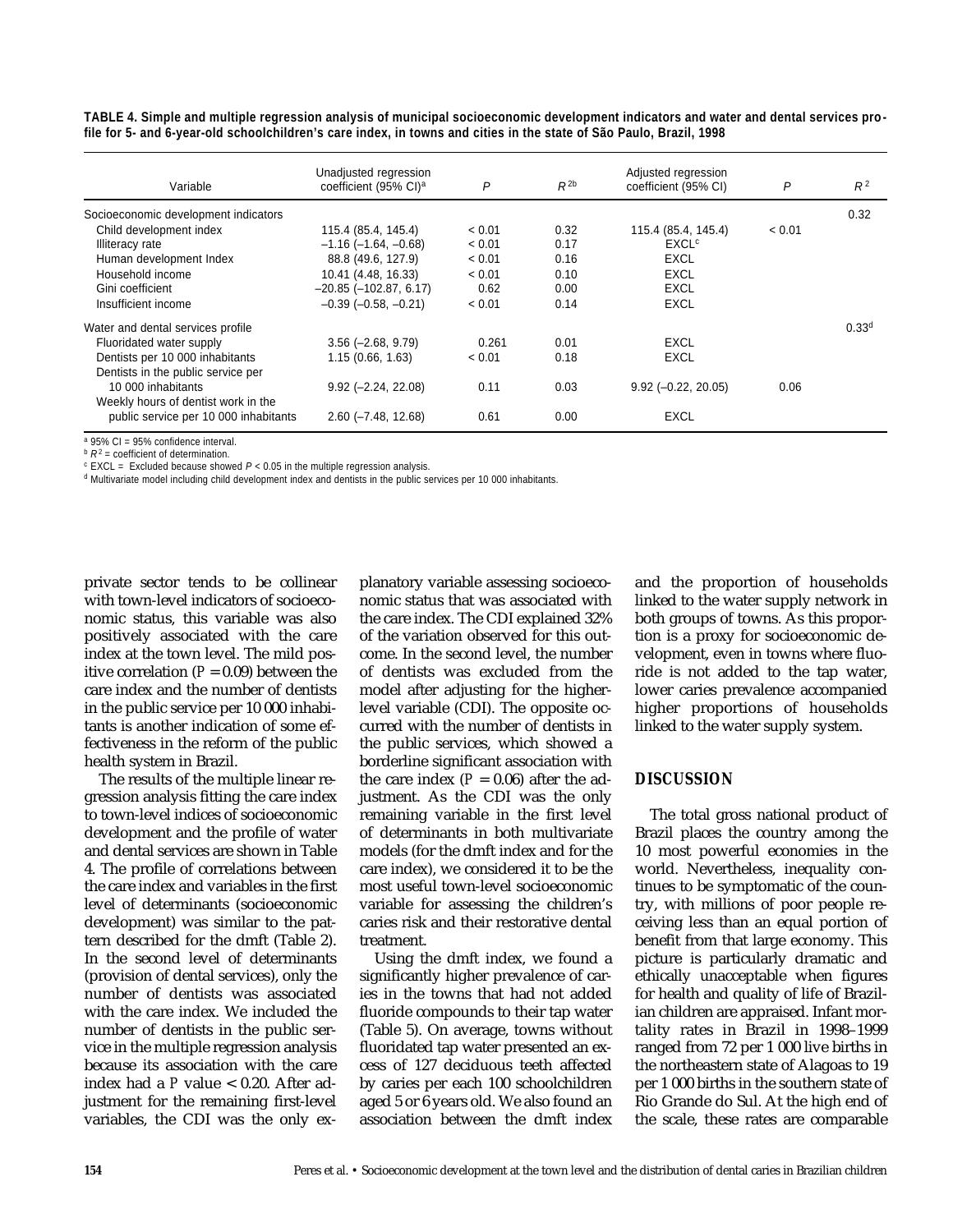**TABLE 5. Prevalence of dental caries in deciduous teeth in schoolchildren aged 5 or 6 years old in the state of São Paulo, according to the fluoride status of tap water in the towns and cities, 1998**

| dmft index <sup>a</sup>                               | Nonfluoridated | Fluoridated  |
|-------------------------------------------------------|----------------|--------------|
| Mean                                                  | 4.25           | 2.98         |
| Standard deviation                                    | 1.17           | 0.94         |
| Number of towns                                       | 51             | 78           |
| Correlation between the dmft index and the proportion |                |              |
| of households linked to the water supply network      | $r = -0.349$   | $r = -0.516$ |
| Level of significance                                 | $P = 0.046$    | P < 0.001    |

a dmft index = decayed, missing, and filled deciduous teeth.

to those for Bolivia (64/1 000) and Ghana  $(63/1 000)$ . At the low end of the scale, they are similar to those for Argentina (19/1 000) and Saudi Arabia  $(20/1000)$   $(30)$ . Inequalities in health, including in the distribution of dental caries, occur throughout Brazil and also within individual states and municipalities. It is worth emphasizing that this study was conducted in the state of São Paulo, which is the wealthiest state in Brazil and whose indices of socioeconomic development rank among the highest in the country.

Since this was an ecological study, we cannot infer the results at the individual level. The association between dental caries and CDI does not necessarily mean that children whose families have lower educational attainments (one of the dimensions included in the CDI) will have higher dental caries indices. In spite of the special care needed in interpreting aggregate data, other studies have judged the ecologic assessment of health information as an appropriate resource to compare different populations and their specific socioeconomic characteristics and to investigate structural effects of human behavior on ill health (1, 31).

There was a chronological difference between the outcome and explanatory variables in our study, which requires some comment. For our socioeconomic indicators, we used 1991 census data (21), while the outcome indicators were based on a survey carried out in 1998 (17). This chronological difference is unusual in ecological studies, and it could be viewed as a potential source of bias in assessing the associations between the variables. However, the development of dental caries requires a length of time, and socioeconomic conditions do not change appreciably within a limited time span. The dental exams carried out in 1998 detected the cumulative harmful effects of dental caries produced after 1991. As a chronic cumulative disease, dental caries needs some time to demonstrate clinical effects. The children whom we studied in 1998 had been born in 1992 or 1993. Therefore, they were exposed during their early years of life, when their first primary teeth erupted, to the townlevel socioeconomic condition measured by the census performed in 1991. These early years of life are considered to be among the most risky in terms of developing dental caries in childhood.

Another potential source of bias in this study was the timing of water fluoridation. We only differentiated between towns with fluoridated tap water in 1998 and those that did not have that resource in 1998. However, the effect of water fluoridation on dental caries prevalence and severity takes some time to produce its maximum benefit, and we did not gather information about when each town began adding fluoride to its water supply. These considerations add to the need for caution in interpreting the crosssectional data in our ecological study.

Notwithstanding the chronological differences between the outcome and

explanatory variables in our study, we believe the associations in our study are useful information for planning socially appropriate dental health programs. We found associations between indices of dental caries and socioeconomic indicators at the town level. Among the several town-level indicators of socioeconomic development that we used, the CDI was the variable showing the best fit in the association with the dmft for children aged 5 or 6 years: the lower the CDI, the higher the prevalence of caries. A similar pattern was seen when the care index was the outcome analyzed: towns with a lower CDI had a lower level of dental restorative treatment. The illiteracy rate was also associated with the dmft: towns with higher illiteracy levels tended to have higher caries prevalence. These associations were independent of the supply of fluoridated tap water in the town.

Our findings of higher indices of caries in towns with poorer figures of socioeconomic development indicate differential levels of exposure to risk factors for dental caries. There is increasing evidence associating lowincome individuals and communities in Brazil with the intake of high levels of carbohydrates, including sweets (32–34); with more frequent poor medical conditions requiring sweetened medications (35); and with limited use of fluoridated toothpaste and inadequate dental treatment (36). In addition, studies have indicated the impact on oral and overall health of a harmful socioeconomic environment occurring very early in life such as from low levels of maternal education (37), low birthweight (35), malnutrition (38–40), and a high proportion of children not attending a day-care center (40). These phenomena appear to increase the risk for dental caries and are more prevalent in deprived areas. It has been suggested that social and biological risks accumulated since childhood have consequences for the subsequent health status of adults (41). Furthermore, young children with dental caries have a higher probability of having dental caries in their permanent dentition (42, 43).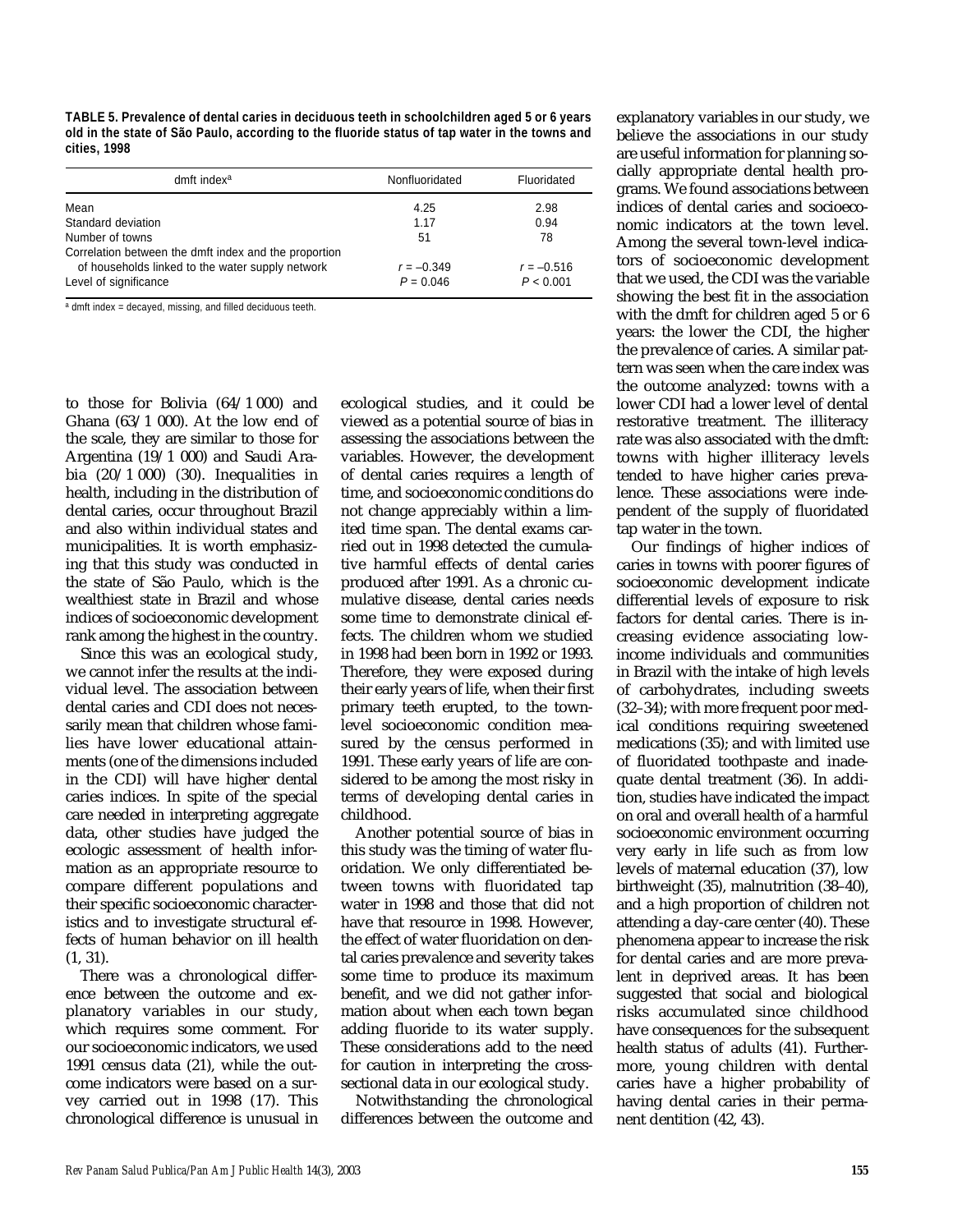Our multivariate model assessing the variation in the dmft index excluded indices of the provision of dental services (Table 2). This finding is consistent with the hypothesis that dental care has a minor influence on dental caries prevalence, as previously stated by Nadanovsky and Sheiham (44).

Our findings supplied additional evidence for the role of water fluoridation in reducing the prevalence of dental caries (Table 5), as earlier described by McDonagh et al. (45). In the state of Paraná, Brazil, Baldani et al. (46) found a significantly lower DMFT index in 12-year-old schoolchildren in towns with a fluoridated water supply. Therefore, both our research and the study by Baldani et al. point to water

fluoridation as an effective public health measure for preventing dental caries. The Centers for Disease Control and Prevention of the United States has labeled water fluoridation as one of the main public health achievements in that country during the twentieth century (47, 48).

Ecological studies on oral health aim at clarifying the socioeconomic and environmental determinants of oral health and at providing information on how to reduce preventable pain and suffering associated with dental diseases. The association between socioeconomic status and the risk of caries has already been extensively reported in the literature. However, our study evaluated several explanatory variables in order to select indices of socioeconomic development and of the provision of dental services that better fit the variation of dental outcomes (the dmft index and the care index). This strategy was undertaken with the intention of guiding health services in the planning of socially appropriate programs of oral health promotion.

We found that the CDI was the most useful index for assessing caries risk and dental treatment at the town level. This observation suggests that the dmft index and the care index share common covariates of the overall health status of children, which the CDI assesses. Therefore, strategies for treating and preventing oral diseases should be emphasized within the context of approaches aimed at overall health promotion for children (49).

### **REFERENCES**

- 1. Susser M, Susser E. Choosing a future for epidemiology: I. Eras and paradigms. Am J Public Health 1996;86:668–673.
- 2. Schwartz S, Susser E, Susser M. A future for epidemiology? Annu Rev Public Health 1999; 20:15–33.
- 3. Robert AS. Socio-economic position and health: the independent contribution of community socio-economic context. Ann Rev Sociol 1999;25:489–516.
- 4. Macintyre S, Ellaway A. Ecological approaches: rediscovering the role of the physical and social environment. In: Berkman L, Kawachi I, eds. Social epidemiology. New York: Oxford University Press; 2000. Pp. 332–348.
- 5. Lalloo R, Myburgh NG, Hobdell MH. Dental caries, socio-economic development and national oral health profiles. Int Dent J 1999; 49:196–202.
- 6. O'Brien M. Children's dental health in the United Kingdom 1993. London: Office of Population Censuses and Surveys, Her Majesty's Stationary Office; 1994.
- 7. Murray JJ. The changing pattern of dental disease. In: Murray JJ, ed. Prevention of oral diseases. Oxford, England: Oxford University Press; 1996. Pp. 250–266.
- 8. Moyses SJ. Desigualdades em saúde bucal e desenvolvimento humano: um ensaio em preto, branco e alguns tons de cinza. Rev Bras Odontol Saude Coletiva 2001;1:7–17.
- 9. Pattussi MP, Marcenes W, Croucher R, Sheiham A. Social deprivation, income inequality and dental caries in Brazilian school children. Soc Sci Med 2001;53:915–925.
- 10. Kawachi I, Kennedy BP. The relationship of income inequality to mortality: does the

choice of indicator matter? Soc Sci Med 1997;45:1121–1127.

- 11. Creedy J. The dynamics of inequality and poverty: comparing income distributions. Cheltenham, England: E. Elgar; 1998.
- 12. Moyses SJ. Oral health and healthy cities: an analysis of intra-urban differentials in oral health outcomes in relation to "healthy cities" policies in Curitiba, Brazil [Ph.D. thesis]. Department of Epidemiology and Public Health, the Royal Free and University College Medical School, University of London, London, England; 2000.
- 13. Antunes JLF, Frazão P, Narvai PC, Bispo CM, Pegoretti T. Spatial analysis to identify differentials in dental needs by area based measures. Community Dent Oral Epidemiol 2002; 30(2):133–142.
- 14. Gratrix D, Holloway PJ. Factors of deprivation associated with dental caries in young children. Community Dent Health 1994;11: 66–70.
- 15. Ellwood RP, O'Mullane DM. Identification of areas with high levels of untreated dental caries. Community Dent Oral Epidemiol 1996; 24:1–6.
- 16. Locker D. Measuring social inequality in dental health services research: individual, household and area-based measures. Community Dent Health 1993;10:139–150.
- 17. Universidade de São Paulo, Faculdade de Saúde Pública, Núcleo de Estudos e Pesquisas de Sistemas de Saúde. Levantamento epidemiológico em saúde bucal Estado de São Paulo, 1998. São Paulo, Brasil: FSP-USP; 1999.
- 18. World Health Organization. Oral health surveys: basic methods. 4th ed. Geneva, WHO; 1997.
- 19. Walsh J. International patterns of oral health care—the example of New Zealand. N Z Dent J 1970;66:143–152.
- 20. Narvai PC. Cárie dentária e flúor: uma relação do século XX. Ciência & Saúde Coletiva 2000;5:381–392.
- 21. Programa das Nações Unidas para o Desenvolvimento, Instituto de Pesquisa Econômica Aplicada, Fundação João Pinheiro, Fundação Instituto Brasileiro de Geografia e Estatística. Atlas do desenvolvimento humano no Brasil. Brasília: PNUD; 1998.
- 22. United Nations Children's Fund. Situação da infância brasileira 2001. Brasília: UNICEF; 2001.
- 23. Fundação Sistema Estadual de Análise de Dados, Secretaria de Estado da Saúde. Perfil municipal de saúde. São Paulo, Brasil: SEADE; 1997.
- 24. Nie N, Hull CH, Jenkins JG, Steinbrenner K, Brent DH. SPSS: Statistical Package for the Social Sciences. 2nd ed. New York: McGraw Hill; 1975
- 25. Bailey TC, Gatrell AC. Interactive spatial data analysis. Essex, England: Longman; 1995.
- 26. Johnson RA, Wichern DW. Applied multivariate statistical analysis. Upper Saddle River, New Jersey, United States: Prentice Hall; 1998.
- 27. Mendenhall W, Sincich T. A second course in statistics: regression analysis. Upper Saddle River, New Jersey, United States: Prentice Hall; 1996.
- 28. Daniel WW. Biostatistics: a foundation for analysis in the health sciences. New York: Wiley; 1995.
- 29. Johnston J. Econometric models. Singapore: McGraw-Hill; 1991.